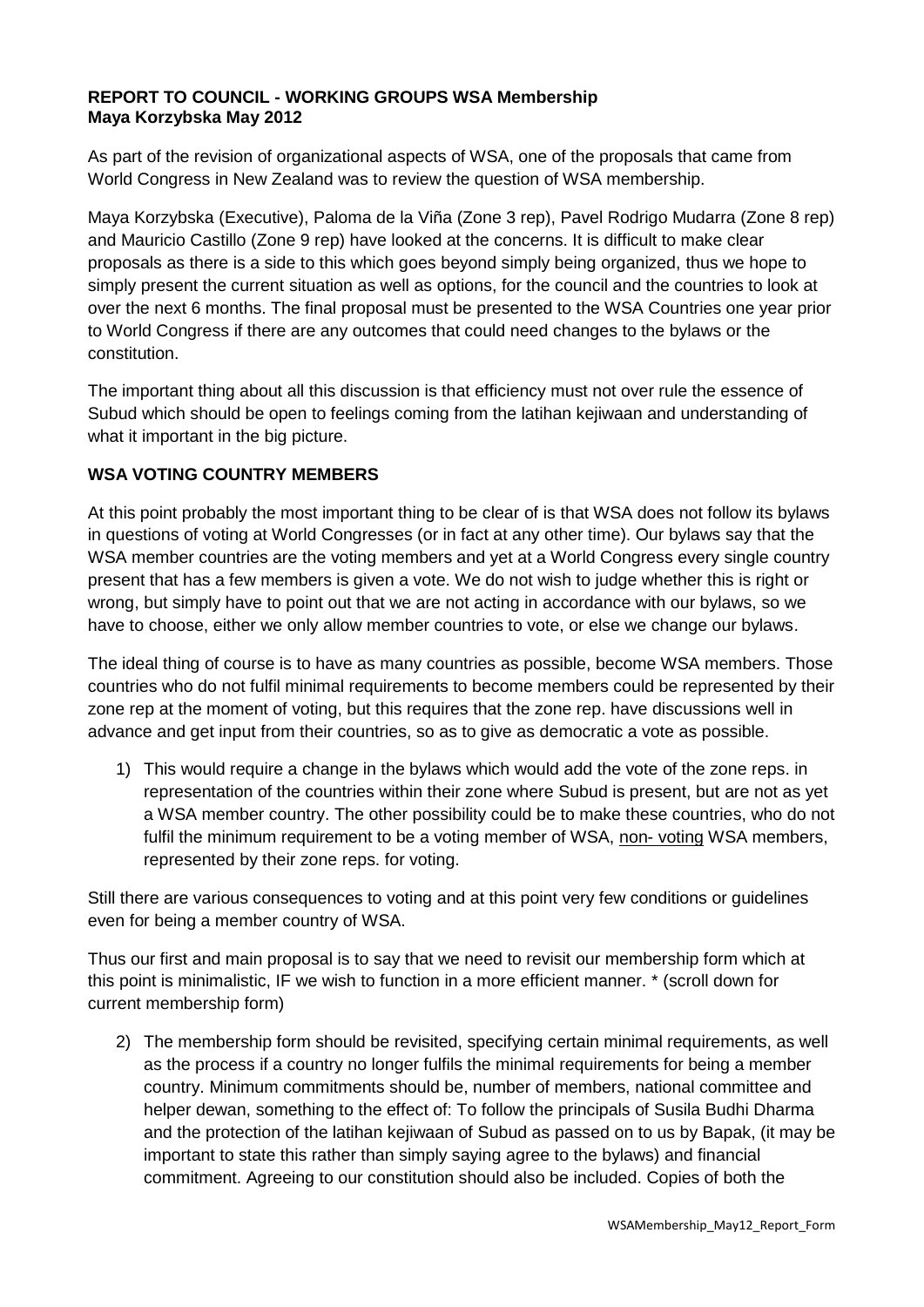constitution and the byelaws should be submitted to a country before they become members.

New countries should also be requested to read and sign the MOU between WSA and the WSA member countries.

Once as many countries as possible become members there still remains the question of informed voting as opposed to uninformed. When country delegates vote 'instinctively' on matters that have not been looked at within the country and their membership, it does not help the carrying out of a resolution or proposal.

Should WSA member countries have the option of being voting members or non voting members? This would also require a change in the bylaws.

# **Conclusion is that we could have two types of WSA member countries: Voting and non Voting.**

**Voting members** would be member countries with a full structure, committee and helper dewan, who are fully involved in the voting process, i.e. correspond through the year, attend zone meetings and discuss issues with their membership. The choice to be a voting member requires a minimal commitment and contribution.

**Non-voting members** would be represented by their zone rep in the voting process, these non voting members could either be countries who do not fulfil minimal requirements or countries that prefer to give their vote to their zone rep. These could also be isolated individual members in countries where they may be alone and would also have a representation in the voting process.

A discussion would be needed around whether a zone rep. would have a full vote for these countries, or maybe half a vote....to avoid one zone rep. having too much voting power.

## **FINANCE COMMITTMENT OF WSA MEMBER COUNTRIES.**

The issue usually boils down to finances, money or lack of. We feel that a stronger emphasis should be put on the financial commitment of WSA member countries. WSA members and individual Subud members expect a lot, however much they say that they are not interested in the organization; they expect the benefits such as International Helper visits and participation of supported delegates to World Congresses.

We feel that within the WSA membership form, countries should be aware that the commitment they sign is real and should be fulfilled. Other than maybe certain African Countries, there is no Subud Country in the world who cannot afford at least 10 dollars a month 120 \$. This simply involves the commitment of the membership. Countries who cannot fulfil this should be looked at as particular cases and the WSA Treasurer should be allowed to remind the member countries of their obligations.

Member countries cannot be voting resolutions which have budgets, without making serious efforts to commit financially, so that WSC are able to carry out the resolutions.

- 3) A recommendation could be that member countries must commit to 120\$ a year minimum and then base their donations on a minimum of 10\$ per member per year, so that if a country has 20 members, they should be contributing a minimum of 200\$ a year.
- 4) At the time of voting a resolution an approximate budget (per year, over 4 years) is added to the resolution and that countries are aware of this when voting.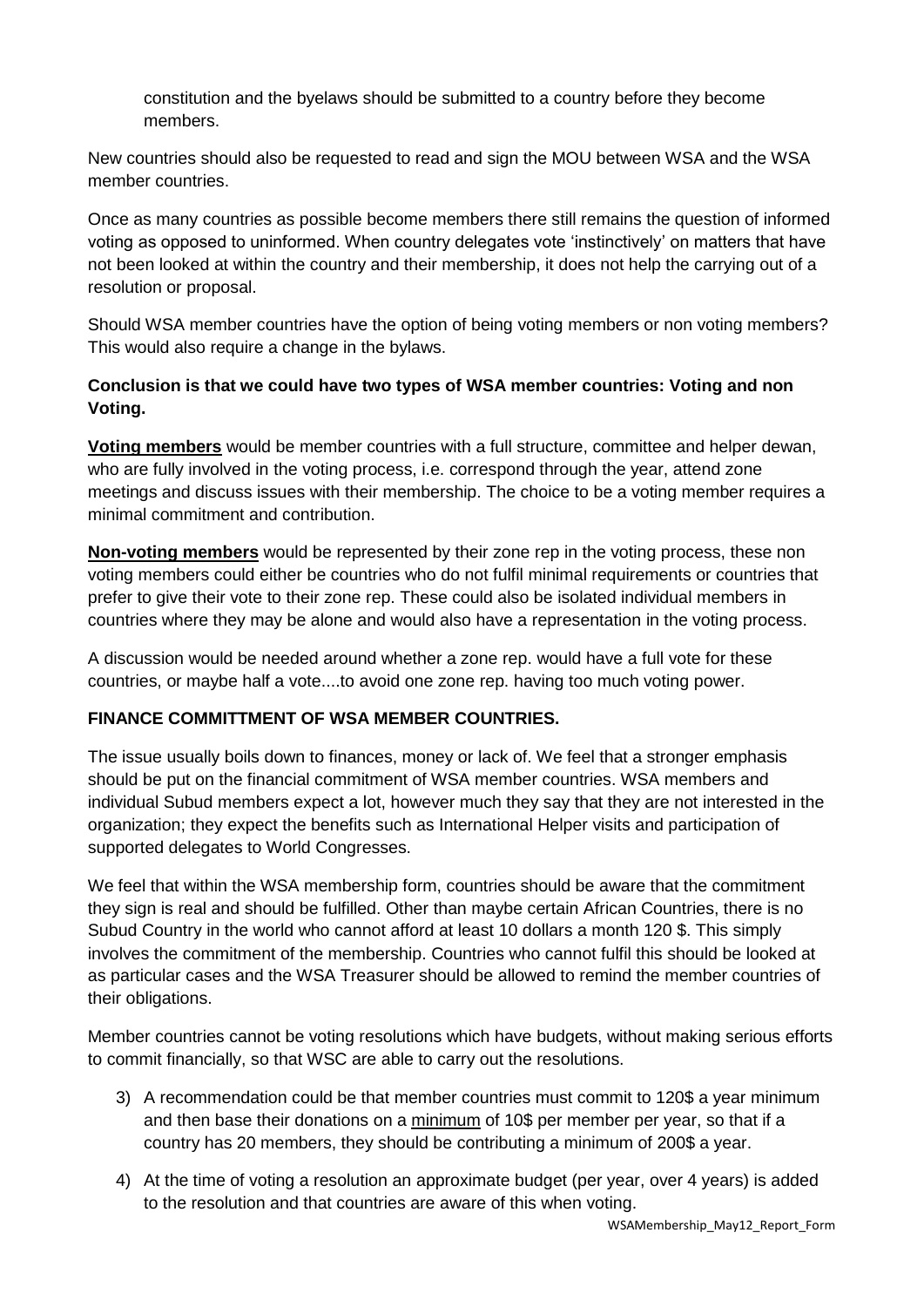5) Helpers should work with members through testing to understand the importance of supporting financially and not consider that someone else should pay....even if there are those who can pay substantially more, members should feel their own commitment in this sense and not be simply dependent on others.

### **ISSUES WITHIN WSA MEMBER COUNTRIES.**

Some of the greatest concerns expressed by the working party are related to the issues within WSA member countries where precisely they are not ' Following the principals of Susila Budhi and Dharma and the protection of the latihan as passed on to us by Subud's founder Bapak M. Sumahodiwijojo '.

This may be due to mixing, to the wish to create separate entities simply because of personal differences, to wishing to exclude certain members because they are not accepted for reasons that are not related to practising the latihan kejiwaan of Subud.

This type of issue has appeared in various countries over the years, luckily a certain number have been resolved by gentle 'intervention' of either the International Helpers or the WSA Chairperson and executive body.

- 6) We have to establish some sort of process for 'how to deal with these types of issue' within WSA member countries.
- 7) Following that, we need to establish the process for how to deal with countries where the problem continues, putting in peril the good name of Subud and whereby at some point the country should be requested to no longer be a member of the WSA or at worst is simply barred from the Associations. These may be drastic measure, but this situation could come about and we need to prepare, we may need to establish a body that would ultimately be responsible for this.